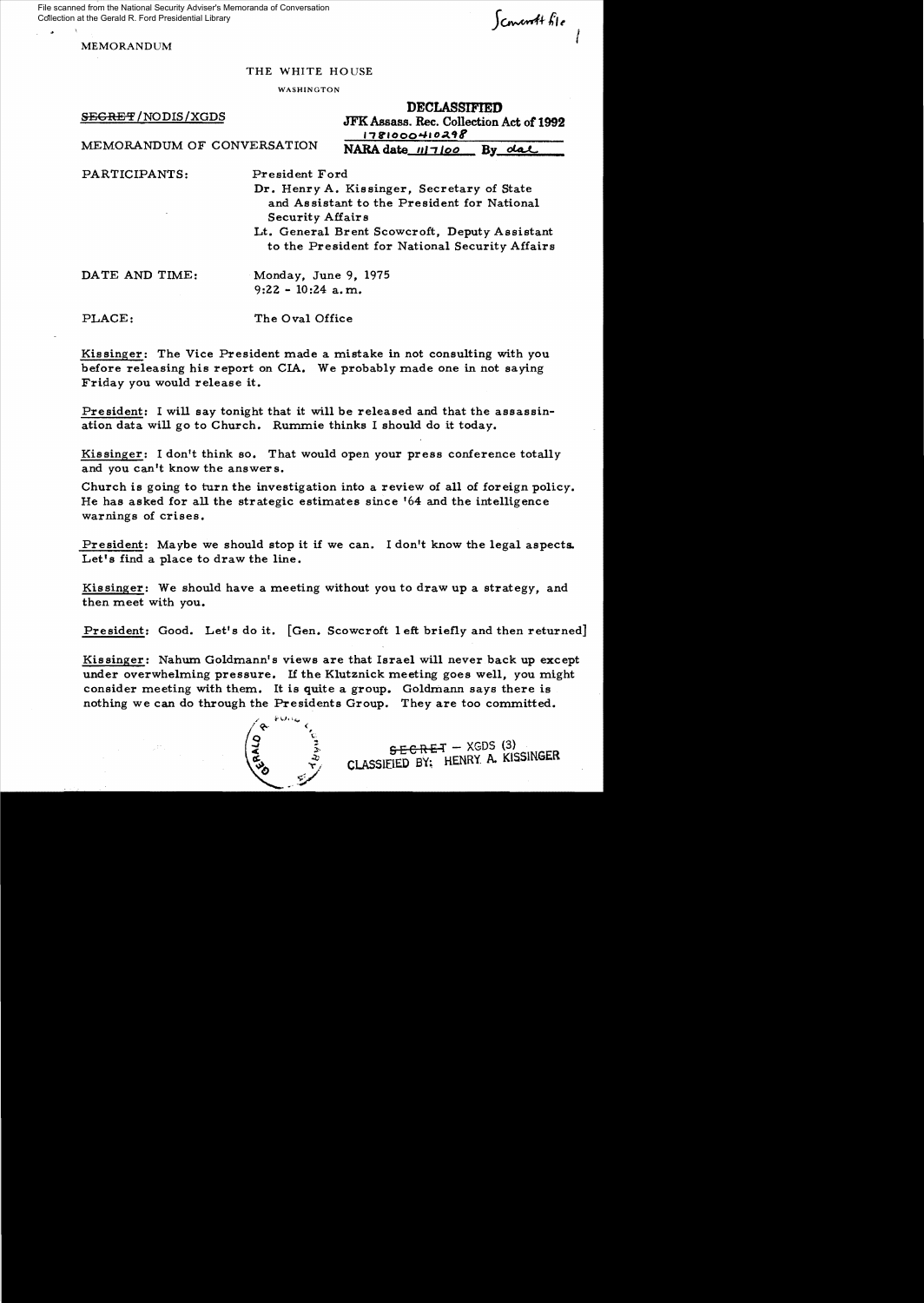## $BEGREF/NODIS/XGDS$

They are very upset about the letter of the 76 Senators. They thought it was a great mistake. Even Ribicoff thought so.

President: Who started it?

:,. ..

Kissinger: Javits with Dinitz. It was designed to bring pressure on Congressmen like Percy, and you.

I have tried to give you a fair analysis in this package. I don't think you should get into aid. Tell them you can't talk aid until you know whether or not you are supporting a stalemate. They are projecting a conciliatory air. I think you should be very stern -- whether you were misled or not. you were deeply disappointed. Next, the leaks and proselytizing with Congress and the public here is unacceptable. Then say you must know within two weeks whether or not an interim agreement is possible. We have a window with the Soviets until CSCE and I wouldn't let it drag out.

I think we are in good shape for a comprehensive settlement. Ribicoff says the Jews couldn't stand against you if you went on TV stating an. American position. He spoke very highly of you and he thought only Kennedy would have a chance against you. And Kennedy's life is such a mess that it would be a real problem.

President: Some people are prone to mistakes. He can't make good judgments under pressure. He doesn't plan it -- it just happens.

Kissinger: It's almost as if he punishes him self.

President: The odds are he will make another public mistake.

Kissinger: Back to the Israelis. Their capacity to misrepresent is so total that it's hard to know how they will hit *you.* I think they might *say*  they will accommodate if Egypt will change its position. Then they will leak the Egyptian position and we will be in a hassle. We should do it the other way around. Ask them what they want; if they say nonbelligerency, say forget it. If it's about duration and warning sites. say he and I should talk about it. CRALD

President: How about American manning of the warning sites?

Kissinger: I would leave that to the last, as a major concession. Kissinger: I would leave that to the last, as a major concession. Don<sup>1</sup> give it during the meeting. They should then send Allon back over with the answers to the questions we need. They shouldn't spend more than a week. The contract of the contract of the contract of the contract of the contract of the contract of the contract of the contract of the contract of the contract of the contract of the contract of the contract of the co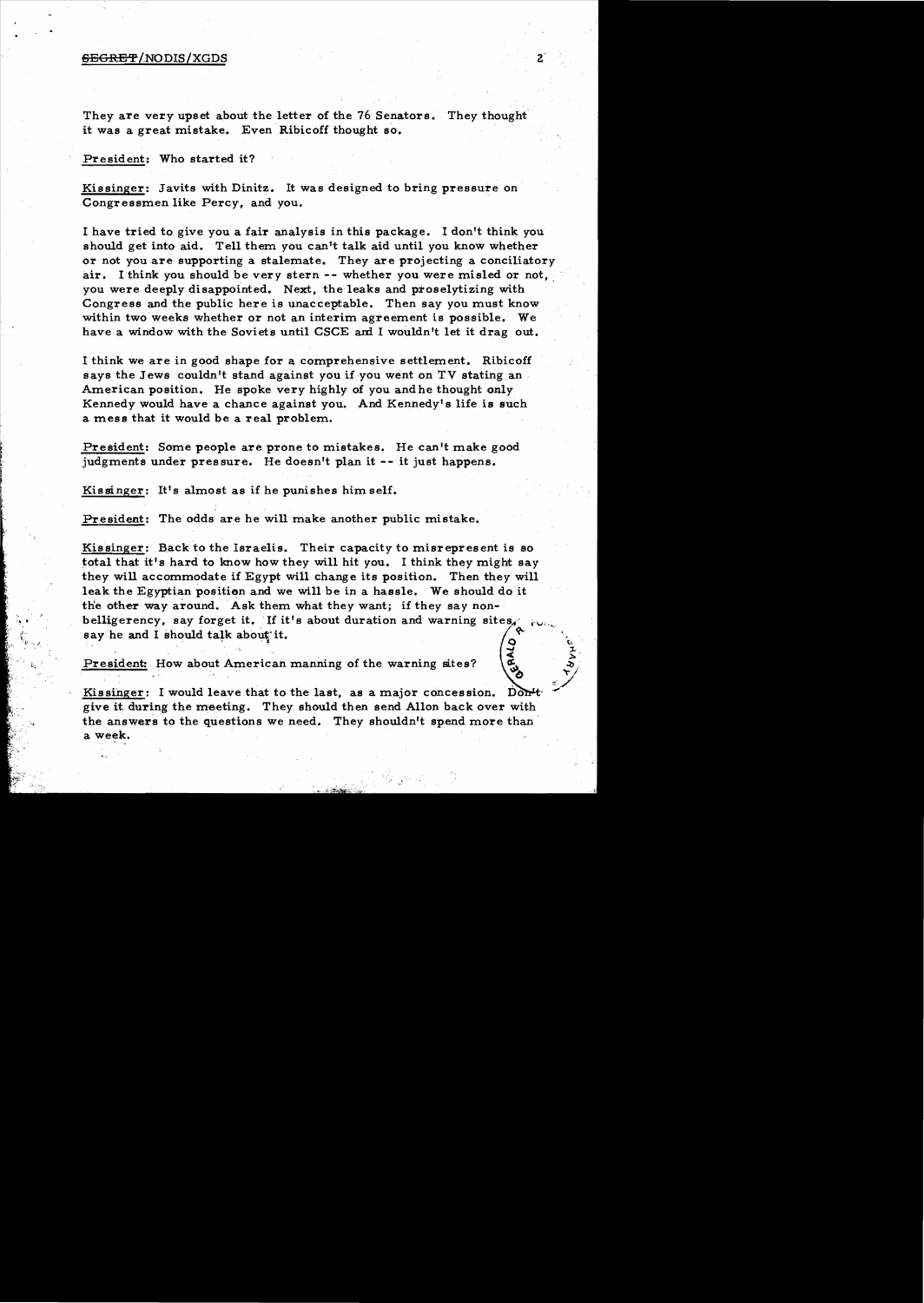# BEGRET/NODIS/XGDS 3

He will also want to tie you down to a figure, and a commitment not to make an overall proposal. That you can't do.

President: How about a move with Syria?

Kissinger: If he is willing to go for a Syrian one, we can avoid a comprehensive proposal. If not, I would say we have to go to Geneva. Don't tell him we would put forward a comprehensive proposal, but just say we would consult with them closely, but keep open the option.

My meeting with the SFRC was an eyeopener. They.were very deferential, and every few sentences there was a comment about the success of your trip.

The Israeli Cabinet has said it would stick with their March position unless Egypt made some changes in its position.

The first day I would be very tough **--** say there's no sense talking economics. Rabin's nerves are not that good.' He is smart and shy, but he's not all that tough..

On aid, we have a really good paper. The \$2.6 figure they gave is phony. With \$1. 5 they can meet their military purchases and still have A GNP growth of 4%. I think we should keep them on a tight leash and give \$1 billion if they come across. If they don't...

President: Keep them to the level of this year.

Kis singer: Right.

: '

On Greece and Turkey, the Turks have decided they won't do anything until July 5.

President: That is our hardest problem. We must plot a strategy after the Rabin visit to get it through the House.

Kissinger: I think we could live with release of FMS and the cut-off of grant.

President: There were two comments the other day -- Broomfield wanted a time limit.

Kissinger: Three months is hopeless; nine months maybe.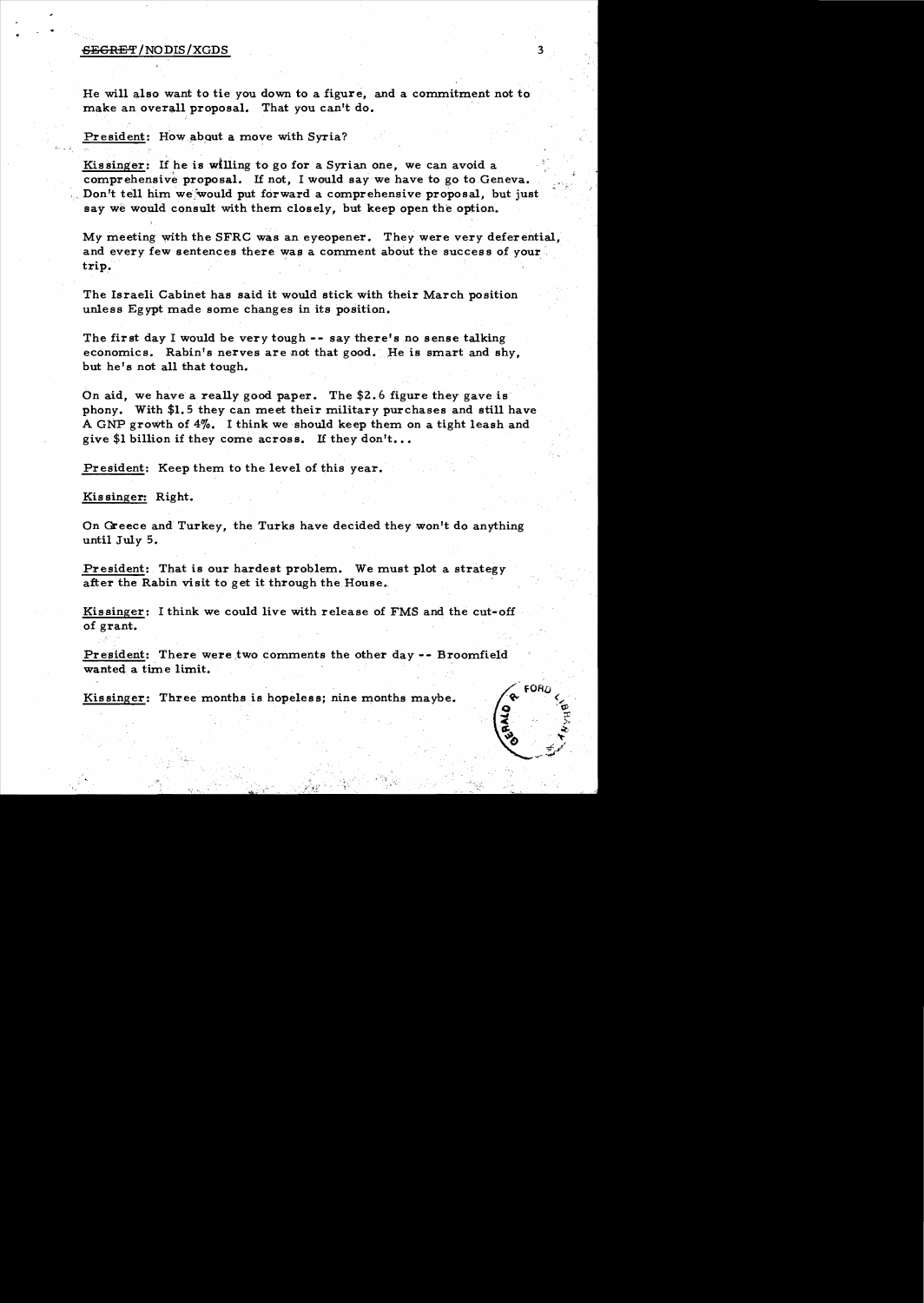## <del>SECRET</del>/NODIS/XGDS

President: The other was the refugee problem.

Kissinger: We can't get movement on refugees--we only can give them aid.

President: Let's look at putting a refugee package together with the FMS package. Have you people do it.

Kissinger: The Cyprus parties will meet again in July. That will be the last one unless we bring pressure on the Turks, and we won't do that without movement on aid. We could stand some clause for review by next spring. If we could get the bill through July, you could really put the heat on Demirel.

You know you are seeing Ceaucescu on Wednesday. He is a tough little guy, who runs the most Stalinist regime in Europe.

President: That is not the impression.

Kissinger: Inside be tough; outside be tough with the Soviets. Show him as much consideration as possible.

We are having a big fight on MFN for Romania. I wouldn't raise this first. If he does, tell him it is his domestic issue and you would just as soon leave it to the end. There are two problems, just like with the Soviets: Congress wants us to say we received assurances; that they won't do. They will tell us what their practice is. Next they want an increase in the rate of emigration. That is only a problem for them in yielding to pressure. At the end you could tell him your problems. But if he gives in when the Soviets refused, he can be accused of selling out. But he wants MFN. Emigration is down to about 60 per month. It has been as high as 300 a month. It may actually be that the Jews are hearing stories of life in Israel.

On the Mideast, anything you say will get to the Arabs.

On PLO, you can tell him that sooner or later we know we must talk to the PLO.

On CSCE, he will urge for some permanent follow-on organization-- we don't want it, and neither do the Soviets. q... <

 $\tilde{a}$   $\tilde{b}$ 

 $\vec{\cdot}$  $\bar{v}$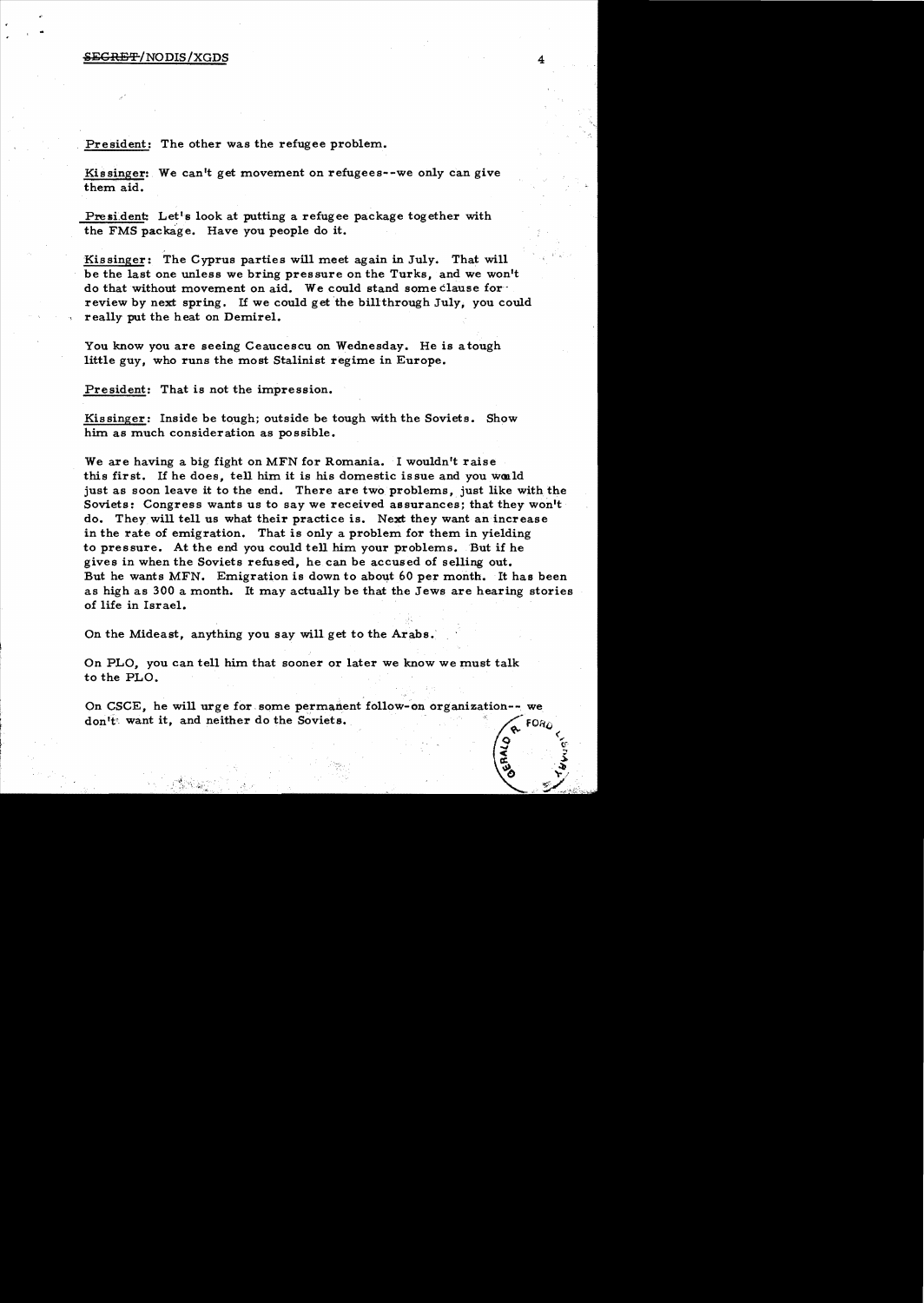# ~EGRET /NODIS/XGDS 5

If he wants to, he can put on an unbelievable reception for you.

### President: Does he speak English?

Kissinger: No. He is a little, cocky guy. He may raise North Korea. You can say if North Korea recognizes South Korea, we are willing to talk to them, but not if there is a chance of war. You could say you want to have the same special relationship with him as Nixon had. You could say you are considering going to Romania following CSCE, or what does he think?

President: l see the Soviets have made concessions in CSCE.

Kissinger: They did on Basket I and earlier they gave us 250 kilometers, up from l80 kilometers. I have let Callaghan and Genscher know this. If it works, we could have a Summit Conference about the 23rd. I have said 2 1/2 days of formal meeting s to have it longer than that without any accomplishments would be bad. We will get a press beating here anyway. You should see Brezhnev -- maybe you can wrap up SALT.

Gromyko wants to meet me. The Middle East will be humiliating for them. I plan to see him on the way there, before my shuttle. If  $I$  do, maybe you should make a speech on the Middle East before I see Gromyko.

On the Prepeon, we are getting into a disagreement with France. They want to turn it into a super conference which deals with everything. We want the two commissions (on raw materials and economic development) other than energy just to monitor; France wants them integral. We will try to beat the French in the lEA.

On oil prices, there is no issue now. We have heard nothing about a \$4 price rise. The Saudis are hinting they might want to hold the line. You know what the Shah is saying. Simon is hinting that he can bring prices down. The only leverage we have is to cut off military equipment, and that would be self-defeating.

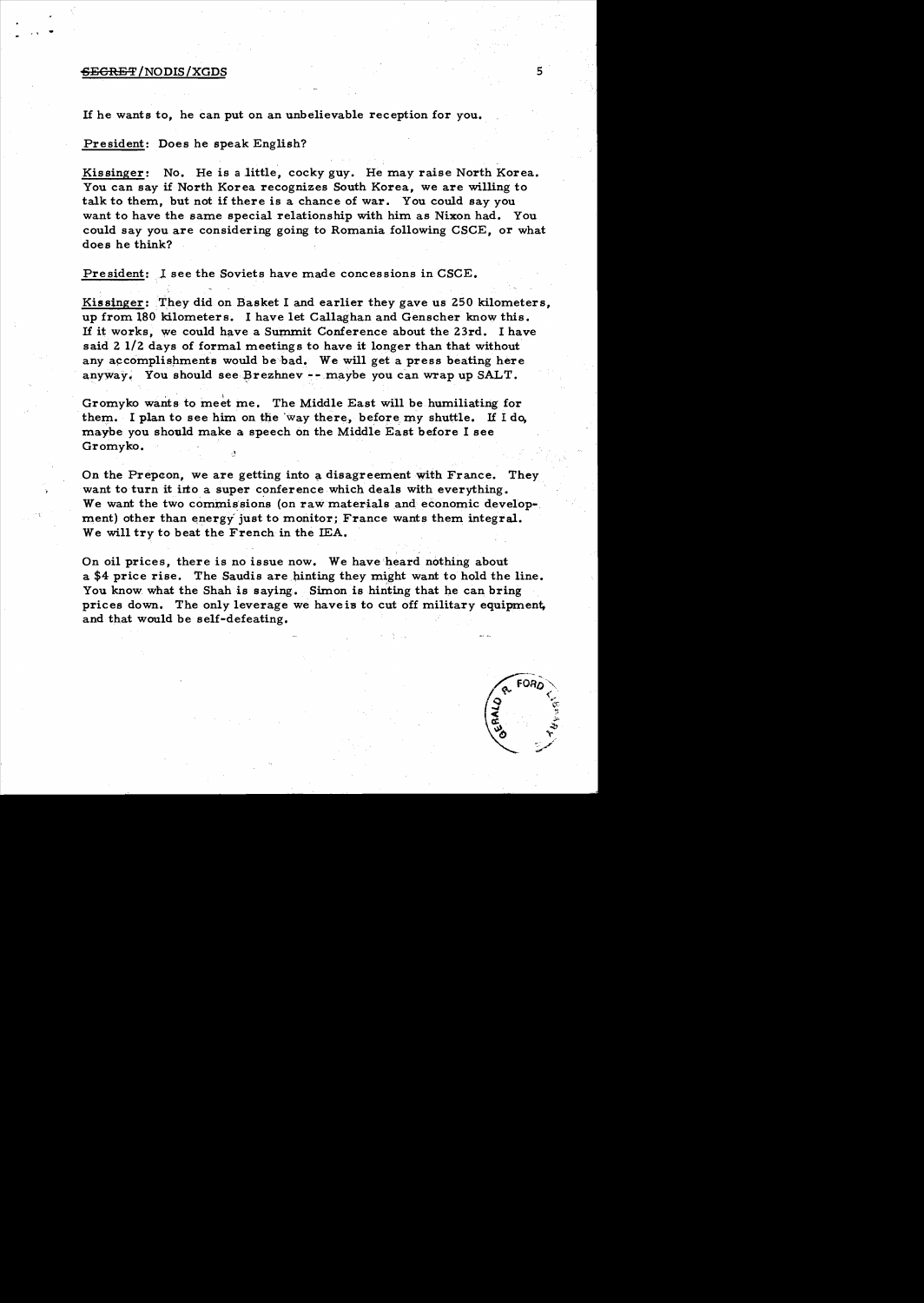Q+A on refugers  $\mathcal{I}$ ん  $^{\mathcal{O}}$ weden & Schbr-brind tringers tot 6-5g P/K 9 Jenne 75 K ver He made a seport instale in wit ensuiting w/you.<br>Use per consile one in wit saying Futur por would rellasent. P I will say tonight it will be released and that creatente at today.<br>K I don't think so, That would open you per use wy TRAIL + gong cant hum consumer. I faithful all He has askel for all a start estimates proven let and attre entitle circanny de mon deloit pour hepal appeter tite fint a plantidament line K We hard have a internet of spon to drow myor  $+$   $\times$ strategy, and then went w/you. P Good, Which it  $C8W1$ K Goldman's winns our that they I will would bush up pays. combin aver whething prosent. If a Rhost mile with good will, you might consider wit, or them - It is givite a jung. Goldmon tog there within we can do then I literature croye ty and the committed. They are Eurn Retrief that is. P Who started it K Jamits of smirty. It was designed to bring plasme on Cong bite perg & you. I'han tail à give you. planed get rate wit. Tall them you could talk and until you know whether int you are supporting a statemate, they are projecting and a concelation.<br>ain, I think you should be ung steem - about apprisente unité de les parties dept. JFK Assass. Rec. Collection Act of 1992 1781000410310<br>NARA date 117100 By due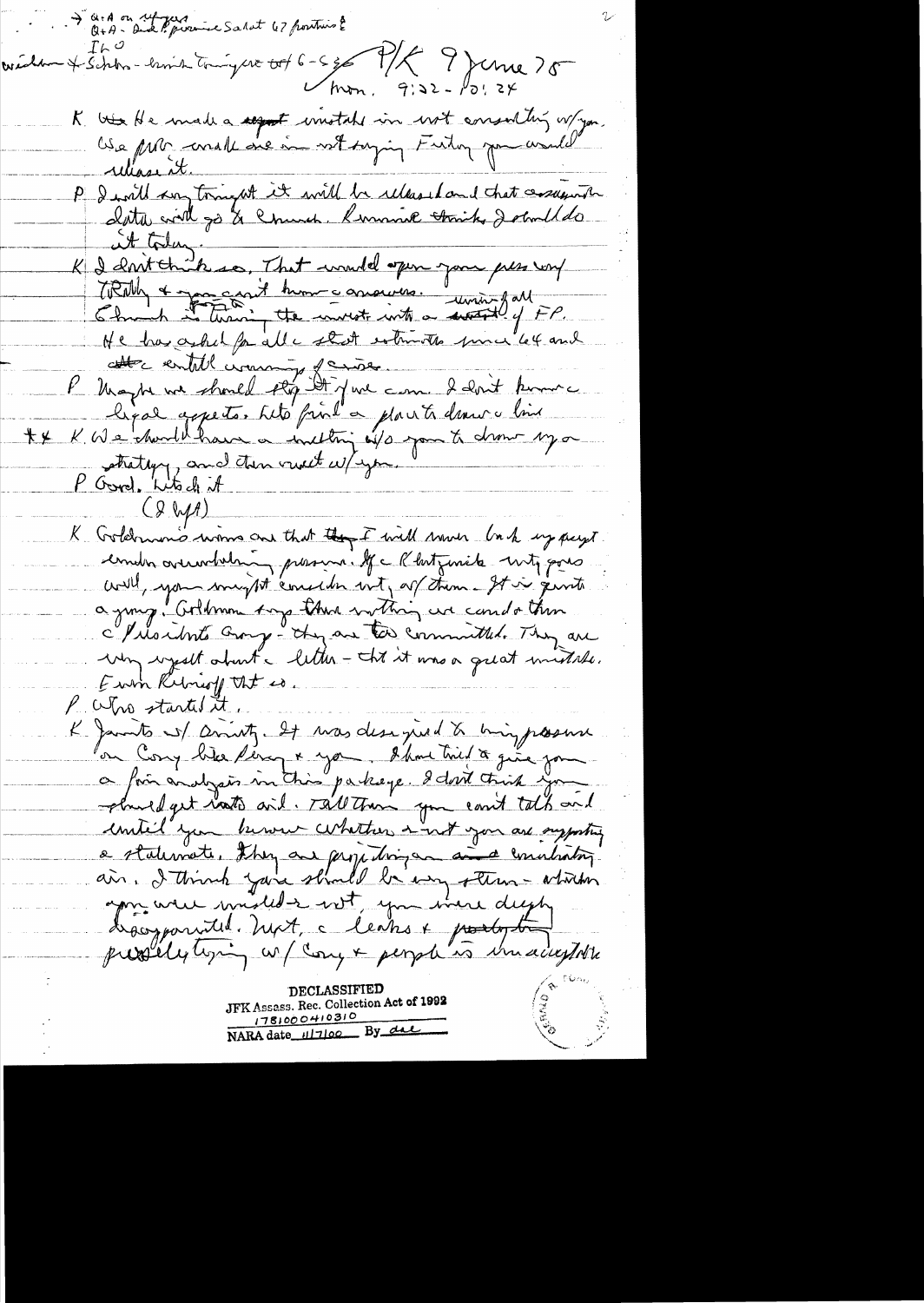Jeanity Rolt Evans & With divinor.

Than surfit most burn a/min = créese whither al fors till CSC E and J wouldn't let it dragant. 2 this we are in good shape for compre suttiment. tebrit 1 - a from court standsquant you are<br>TV stating a partir la spoke vous bight p you are<br>be throught kennels would have a vous that it would be or real port. l' Same people avec permet à majerir. He coul emote gard judgements ember prosence. He dossait plan it - it port hoppons K atmostas if he punishes hemself.<br>P O dels are be with mother another puties mistake. K Back Kc I, Though There eggs it & missequent is 10 total it hard to come how they will hit you I think they mught say they will accommodate if & bein a housele, all should aut a villes any armed. Ook there what they count - if you - belling, son forget it, If charaction & comming sites, soy h+ stalk ahout it How at about IS moving of the!  $\mu_{\parallel}$ K & would brove that to last est mya concession wit driving a virty. They should then send Allor back one of communitie presties un med. I shouldn't symdravar time a wrich. He will has event to the year laun to a fogure, + a contract not to make an archively. That you cant le. P Americalment Syrice K If he miling to go for a synam one are con port privance a compre proposal, but just eny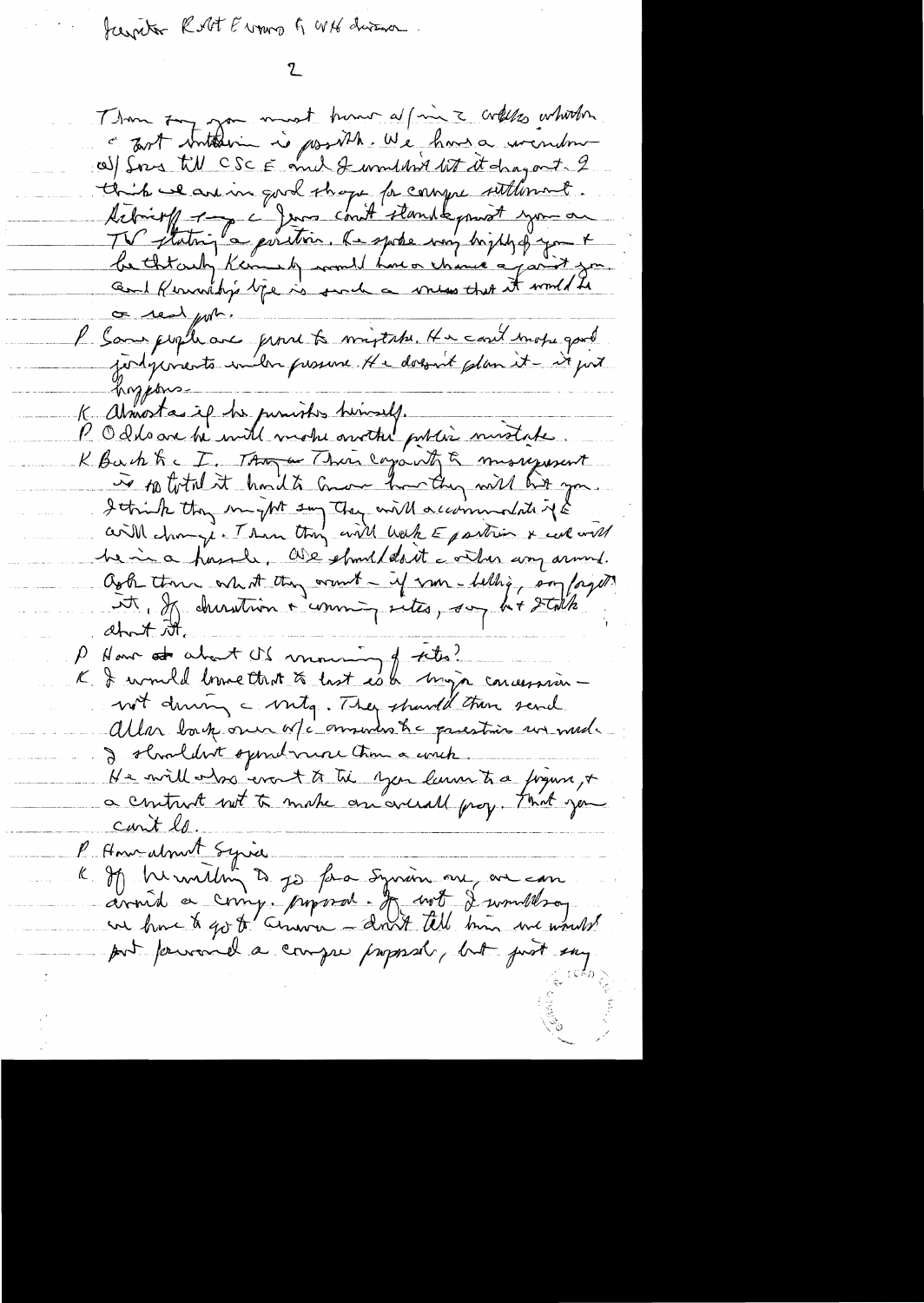une court de conseille au Channe Charly, bout tup open option Un voite et SERC avec au depersence They were<br>une Desperantial + every fame sentences ever a<br>concedent don't the subdistick of mark printin and He is trunk + sly, but not all that trues. On aid une hunca really poul page page. The 21 pinhases + have GNP growth of the I think we should help than on a trypt least & give I til if they Comeacros, If they don't. P Kerzettan & hulf this jean K Reyont On G-T, (Than decided they won't disangeting With Jung 5 I That am hardest preh. We most plat a steating l'America e mondiale costru dans Bommpoeld worthd trie limit K 3 vnos id bydes. Pierre ningle P The outon and you all put an a P Lite lock at putting a uponque pachage together or Ears ja chaze. Home juin peopledait.<br>K The Engen contre viel met again mi July. That us can't to that w/o movement as and We could stand same union clause by not springer If we could get a bird true in July you and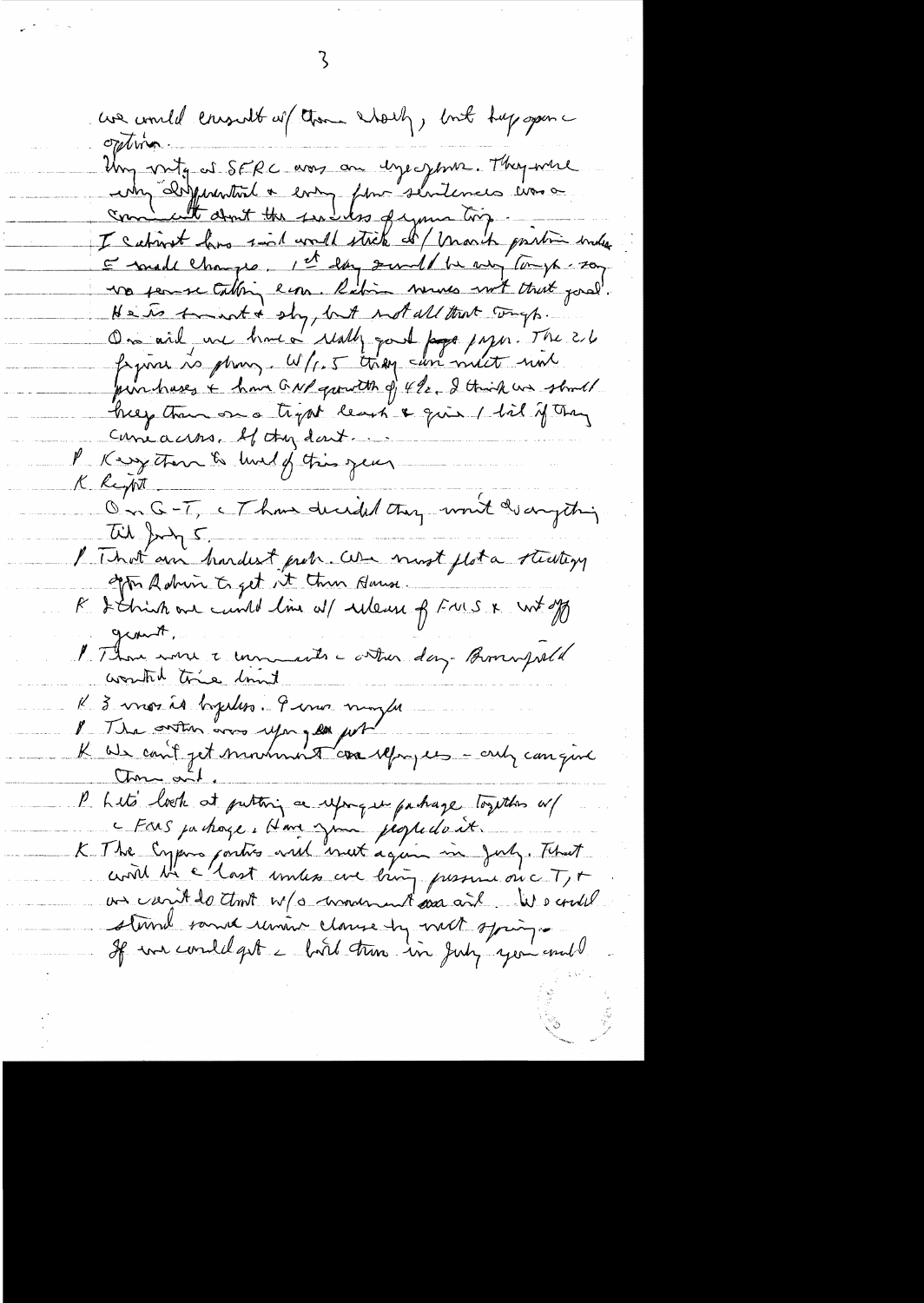unly port a braton Demirel. Vou tivreur you suig Clamescen en Wed-Neturyts K Serside he tough; antaich betough w/ Servits. Shaw him as much consideration as proster. alean hui à lig pytot en MEN fa Romanie. Il<br>condent raid tris pet, of ha dons, till trin it tis clud. There are 2 just just the af Sam: Cong units wo to say un Mil assurances. Cont any world Do. Thoy and tell we what their jestice. high thoy coast thin in quetin. That only a fert for these in yielding to presume. At a sound your could all him James furts. But if the gives in article Serve upward, he can be accessed of selling ant. But he wants KIFN. Emmyration is down I about 60/2010. Has hear as longto as 300/mo, It my actualy la Chit a Jons don are<br>herenning stories of bije in I. and fet to the grass. un brown was must talk & PLO. Oncece, humed unge for promount organismun about comt it + marthan de Sno. If he wonts to be computer are undelawelle reception P. Doishe sprake Empire K 200. He is a little, with guy. He gray was it. Karne Jon con for if NX'llcog SK, we willing to Lark & thousand that inst y a chance of cross. your could pay you want & time power three Ellotanding up tran on N has. Sym could say you thank considering for to knowing polling P Jee Sons home made C850 comesions